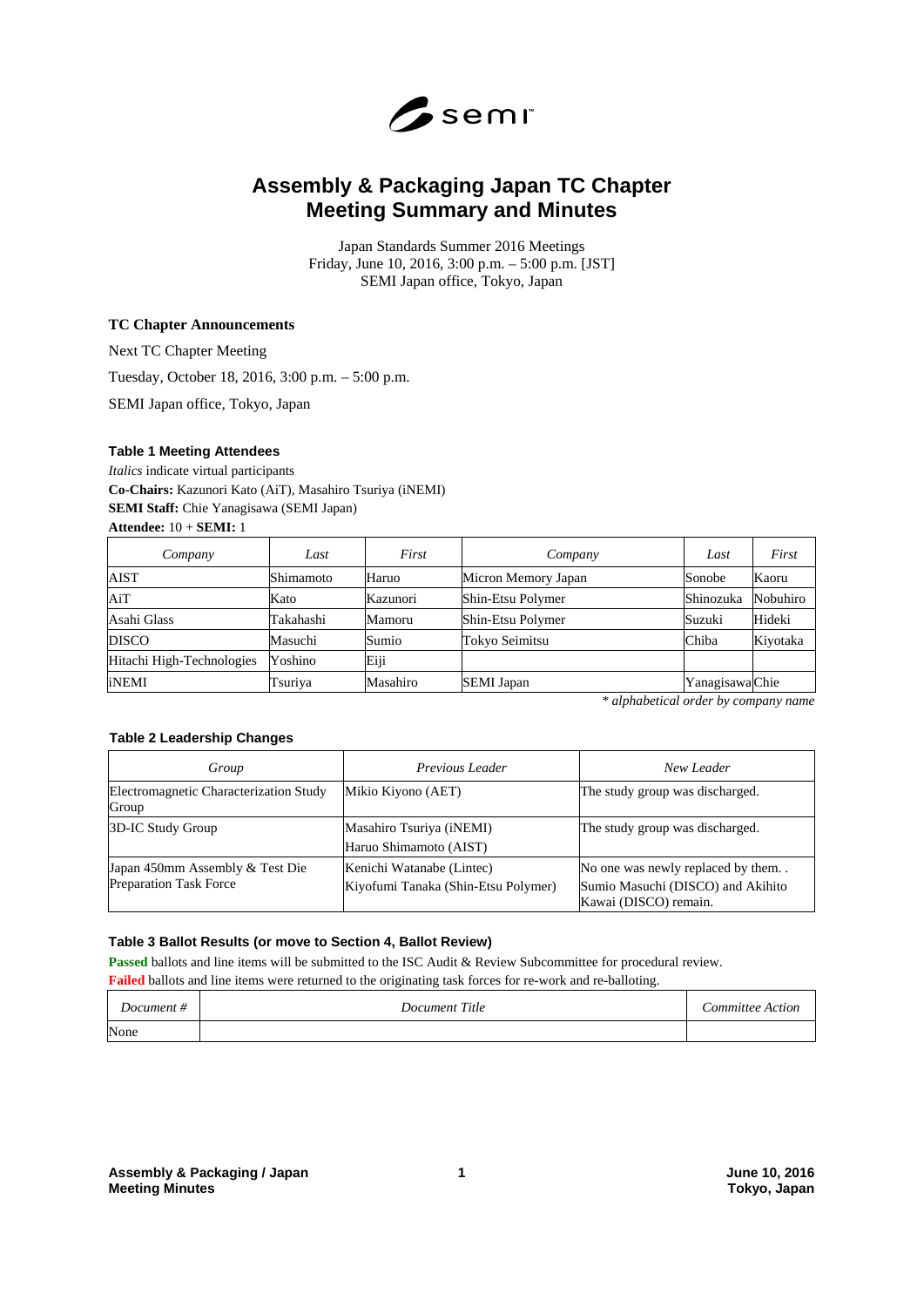

# **Table 4 Authorized Activities (or move to Section 7, New Business)**

| #    | <b>Type</b>                          | SC/TF/WG                               | <b>Details</b>                                                                                                                                                                               |
|------|--------------------------------------|----------------------------------------|----------------------------------------------------------------------------------------------------------------------------------------------------------------------------------------------|
|      | SG<br>Discharge                      | Characterization<br><b>Study Group</b> | Electromagnetic The study group was discharged.                                                                                                                                              |
|      | SG<br>Discharge                      | 3D-IC Study<br>Group                   | The study group was discharged.                                                                                                                                                              |
| 5878 | <b>SNARF</b><br>WithdrawalTF         | 5 Year Review                          | Line Item Revision to SEMI G20-96: Specification for Lead Finishes for Plastic<br>Packages (Active Devices Only)                                                                             |
| 5879 | <b>SNARF</b><br><b>Withdrawal</b> TF | 5 Year Review                          | Line Item Revision to SEMI G21-94: Specification for Plating Integrated Circuit<br>Leadframes                                                                                                |
| 5880 | <b>SNARF</b><br>WithdrawalTF         | 5 Year Review                          | Line Item Revision to SEMI G41-87: Specification for Dual Strip SOIC Leadframe                                                                                                               |
| 6030 | <b>SNARF</b>                         | 5 Year Review<br>TF                    | Major Revision to SEMI G20-96: Specification for Lead Finishes for Plastic Packages<br>(Active Devices Only)<br>*Some sections were rephrased according to Section 3.2 of Procedure Manual-. |
| 6031 | <b>SNARF</b>                         | 5 Year Review<br>TF                    | Major Revision to SEMI G21-94: Specification for Plating Integrated Circuit Leadframes<br>*Some sections were rephrased to Section 3.2 of Procedure Manual-.                                 |
| 6032 | <b>SNARF</b>                         | 5 Year Review<br>TF                    | Major Revision to SEMI G41-87: Specification for Dual Strip SOIC Leadframe<br>*Some sections were rephrased according to Section 3.2 of Procedure Manual-.                                   |
| 6027 | <b>SNARF</b>                         | 5 Year Review<br>TF                    | Line Item Revision to SEMI G86-0303 (Reapproved 0811): Test Method for<br>Measurement of Chip (Die) Strength by Mean of 3-Point Bending                                                      |
| 6029 | <b>SNARF</b>                         | 5 Year Review<br>TF                    | Reapproval of SEMI G88-0211: Specification for Tape Frame for 450 mm Wafer                                                                                                                   |
| 6028 | <b>SNARF</b>                         | Thin Chip<br><b>Handling TF</b>        | Line Item Revision to SEMI G97-0116: Specification for Adhesive Tray Used for Thin<br>Chip Handling                                                                                          |

NOTE 1: SNARFs and TFOFs are available for review on the SEMI Web site at: http://downloads.semi.org/web/ wstdsbal.nsf/TFOFSNARF

# **Table 5 Authorized Ballots**

| #    | When                 | SC/TF/WG                       | Details                                                                                                                                 |
|------|----------------------|--------------------------------|-----------------------------------------------------------------------------------------------------------------------------------------|
| 6028 | Cycle 6-16 Thin Chip | Handling TF                    | Line Item Revision to SEMI G97-0116: Specification for Adhesive Tray Used for Thin<br>Chip Handling                                     |
| 5881 |                      | Cycle 6-16 5 Year Review<br>TF | Reapproval of SEMI G83-0912: Specification for Bar Code Marking of Product<br>Packages                                                  |
| 6030 |                      | Cycle 6-16 5 Year Review<br>TF | Revision to SEMI G20-96: Specification for Lead Finishes for Plastic Packages (Active<br>Devices Only)                                  |
| 6031 |                      | Cycle 6-16 5 Year Review<br>TF | Revision to SEMI G21-94: Specification for Plating Integrated Circuit Leadframes                                                        |
| 6032 |                      | Cycle 6-16 5 Year Review<br>TF | Revision to SEMI G41-87: Specification for Dual Strip SOIC Leadframe                                                                    |
| 6027 |                      | Cycle 6-16 5 Year Review<br>TF | Line Item Revision to SEMI G86-0303 (Reapproved 0811): Test Method for<br>Measurement of Chip (Die) Strength by Mean of 3-Point Bending |
| 6029 |                      | Cycle 6-16 5 Year Review<br>TF | Reapproval of SEMI G88-0211: Specification for Tape Frame for 450 mm Wafer                                                              |

## **Table 6 New Action Items**

| Item #      | Assigned to      | Details                                                                                                                                                                                               |
|-------------|------------------|-------------------------------------------------------------------------------------------------------------------------------------------------------------------------------------------------------|
| 20160610-01 | SEMI Japan staff | To distribute the list of Standards published in 2011 to all the members who attended the<br>TC Chapter meetings held for the last 12 months and also to Noboru Hayasaka (TOWA)<br><b>CORPORATION</b> |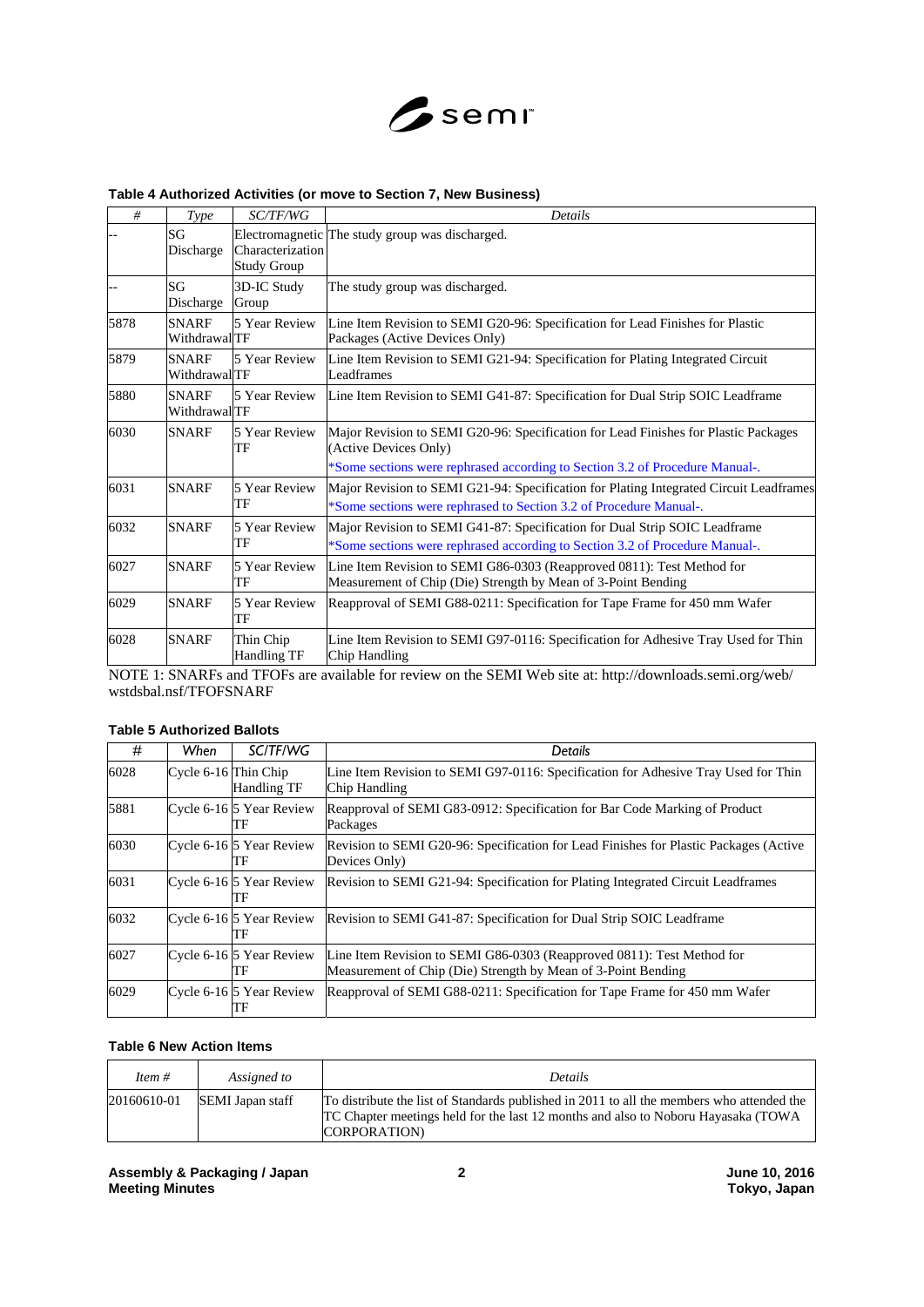

#### **Table 6 New Action Items**

| Item $#$    | Assigned to                     | <b>Details</b>                                                |
|-------------|---------------------------------|---------------------------------------------------------------|
| 20160610-02 | and Masahiro Tsuriya<br>(iNEMI) | Kazunori Kato (AiT) To decide who review which document       |
| 20160610-03 | The members<br>requested        | To reply if they receive the requests to review the documents |

#### **Table 7 Previous Meeting Actions Items**

| Item $#$     | Assigned to                                  | <b>Details</b>                                                                                                                                                                                                                                                           |
|--------------|----------------------------------------------|--------------------------------------------------------------------------------------------------------------------------------------------------------------------------------------------------------------------------------------------------------------------------|
| 20160205-#01 | Kazunori Kato (AiT)                          | To contact to Mikio Kiyono (AET) for the activity status of Electromagnetic<br>Characterization Study Group. $\Rightarrow$ CLOSE                                                                                                                                         |
|              | $20160205 - #02$ Masahiro Tsuriya<br>(iNEMI) | To send the ballot drafts of revision to SEMI G20, SEMI G21 and SEMI G41 to Kazunori<br>Kato in order that Kazunori Kato would check them with SEMI Staff if they are OK and<br>then send to Shinko to ask for work for revision to those Standards. $\Rightarrow$ CLOSE |
| 20160205-#03 | Masahiro Tsuriya<br>(iNEMI)                  | To check if SEMI G31, SEMI G45, SEMI G49 are OK, and then ask for document review<br>to Hitachi Chemicals. $\Rightarrow$ CLOSE                                                                                                                                           |

### **1 Welcome, Reminders, and Introductions**

Masahiro Tsuriya (iNEMI) called the meeting to order at 3:00 p.m. The meeting reminders on antitrust issues, intellectual property issues and holding meetings with international attendance were reviewed. Attendees introduced themselves.

**Attachment**: 01, Required\_Elements\_Reg\_20150327\_E+J

# **2 Review of Previous Meeting Minutes**

The committee reviewed the minutes of the previous meeting.

| <b>Motion:</b>                  | To approve the minutes of the previous meeting as written. |
|---------------------------------|------------------------------------------------------------|
| $\mathbf{By}/2^{\mathrm{nd}}$ : | Kazunori Kato (AiT) / Mamoru Takahashi (Asahi Glass)       |
| <b>Discussion:</b>              | None                                                       |
| Vote:                           | 8 in favor and 0 opposed. <b>Motion passed.</b>            |

### **3 Liaison Reports**

None

## 3.1 *SEMI Staff Report*

Chie Yanagisawa (SEMI Japan) gave the SEMI Staff Report. Of note:

- Global SEMI Events
- Global Standards Meetings Schedule
- Ballot Critical Dates
- Publication Update
- A&R Ballot Review
- SEMI Standards Publications
- PPT Template Update
- JRSC Topics

# Assembly & Packaging / Japan 3 3 3 3 3 June 10, 2016 **Meeting Minutes Tokyo, Japan**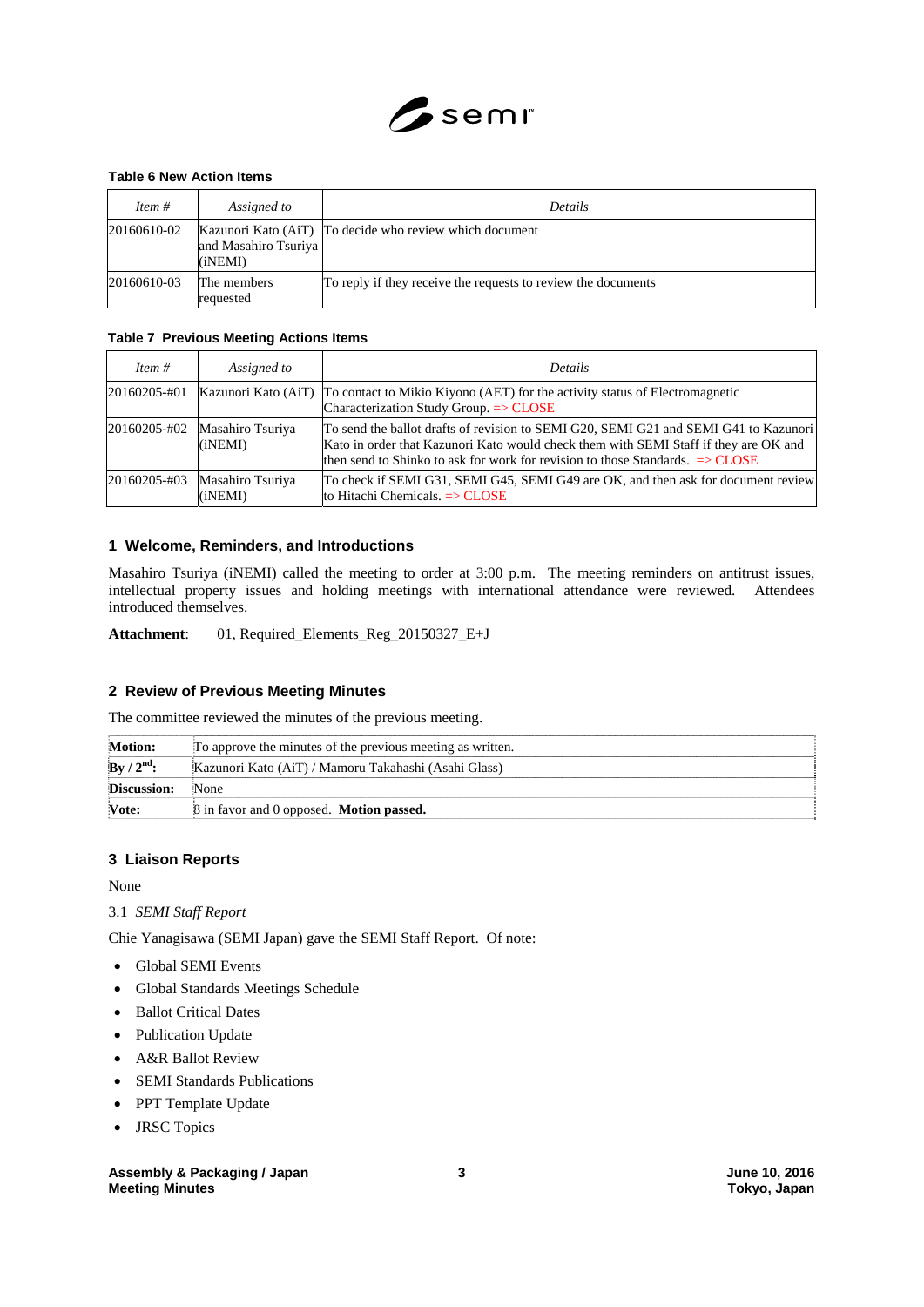

- SEMI Standards Articles in SEMI Japan e-mail newsletter
- Contact Information

**Attachment:** 02, SEMI Staff Report 20160608\_v1.1

## **4 Ballot Review**

None

# **5 Subcommittee & Task Force Reports**

5.1 GCS

Kazunori Kato (AiT) reported that there was no update.

5.2 Electromagnetic Characterization Study Group

No report was made at this TC Chapter meeting. The discharge of this Study Group was proposed at the "Old Business" section of this meeting.

5.3 Japan 450mm Assembly & Test Die Preparation Task Force

Sumio Masuchi (DISCO) reported that there was no update. He mentioned that draft SNARF for Specification of Backend Die Traceability was proposed by the I&C Taiwan TC Chapter, so the attendees reviewed it at the Japan TC Chapter meeting.

Sumio Masuchi also mentioned that some of the co-leaders were inactive for a while and proposed as following.

| <b>Motion:</b>                  | To discharge Kenichi Watanabe (Lintec) / Kiyofumi Tanaka (Shin-Etsu Polymer) from the co-leaders of Japan<br>450mm Assembly & Test Die Preparation Task Force |
|---------------------------------|---------------------------------------------------------------------------------------------------------------------------------------------------------------|
| $\mathrm{By}/2^{\mathrm{nd}}$ : | Sumio Masuchi (DISCO) / Kiyotaka Chiba (Tokyo Seimitsu)                                                                                                       |
| <b>Discussion:</b>              | None                                                                                                                                                          |
| Vote:                           | 9 in favor and 0 opposed. <b>Motion passed.</b>                                                                                                               |

## 5.4 Thin Chip Handling Task Force

Haruo Shimamoto (AIST) reported the following two items.

- The TF plans to propose a SNARF for Line Item Revision to G97-0116: SPECIFICATION FOR ADHESIVE TRAY USED FOR THIN CHIP HANDLING and the ballot submission at the "New Business" section of this meeting.
- The TF discussed Doc.5836, "New Standard: Test Method for Adhesive Strength for Adhesive Tray Used for Thin Chip Handling".
- 5.5 Packaging 5 Year Review Task Force

The details were reported at the "Old Business" section of this meeting.

5.6 3D-IC Study Group

The discharge of the Study Group was proposed at the "Old Business" section of this meeting.

5.7 Fiducial Mark Interoperability Task Force

Sumio Masuchi (DISCO) reported the task force completed the Revision to SEMI T7-0415.

**Attachment:** 03, 20160224FMI-TF-Report\_r1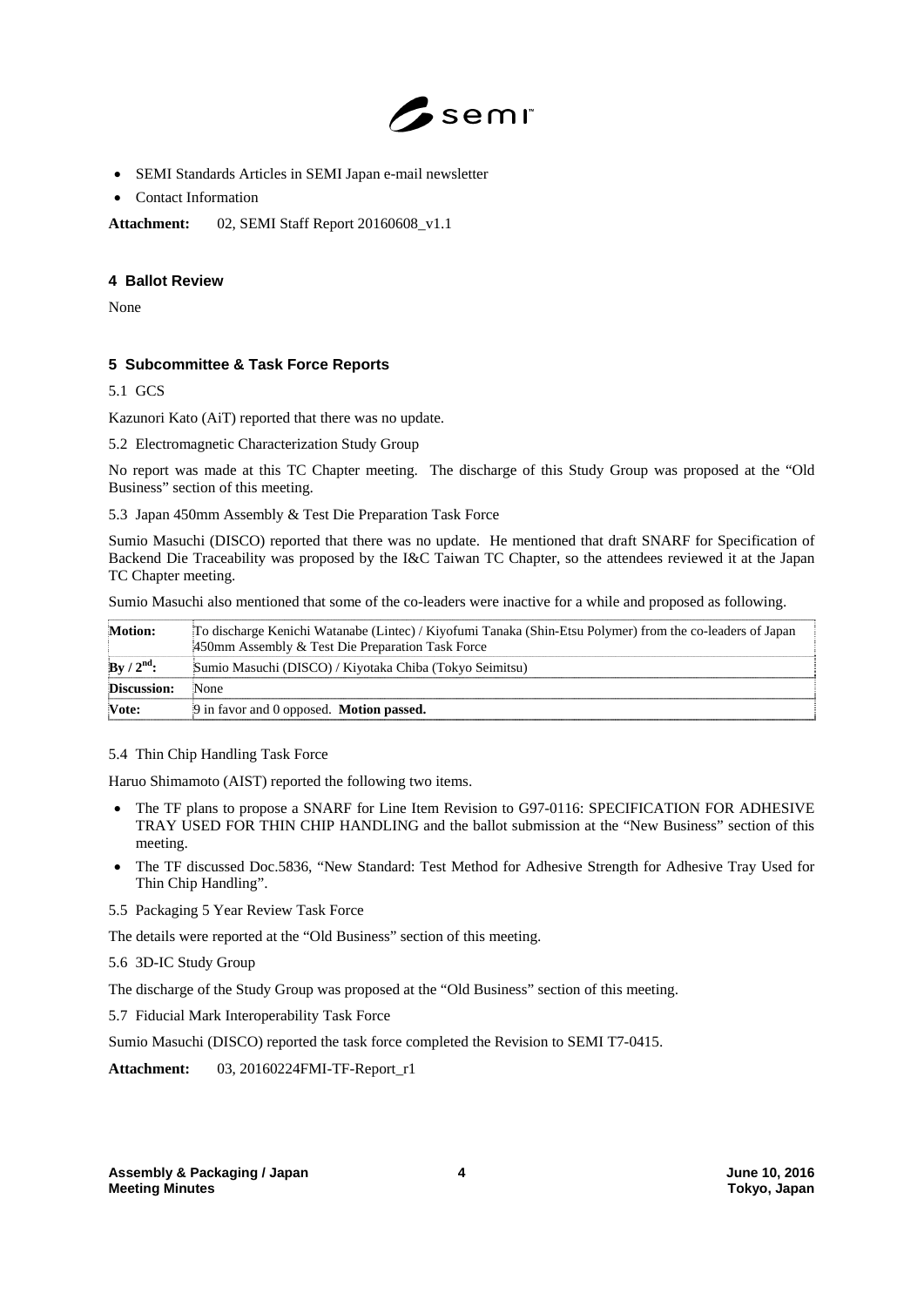

# **6 Old Business**

6.1 Proposal of Discharge of Electromagnetic Characterization Study Group

Since no report was submitted more than a year, it was suggested for this Study Group should be discharged. The proposal was made as following.

| <b>Motion:</b> | To approve the discharge of Electromagnetic Characterization Study Group |  |
|----------------|--------------------------------------------------------------------------|--|
| $By / 2nd$ :   | Kazunori Kato (AiT) / Kaoru Sonobe (Micron Japan)                        |  |
| Discussion:    | None                                                                     |  |
| Vote:          | 8 in favor and 0 opposed. <b>Motion passed.</b>                          |  |

#### 6.2 Proposal of Discharge of 3D-IC Study Group

There has been no activity as 3D-IC Study Group due to the establishment of the 3DS-IC Japan TC Chapter in 2015. So, the proposal was made as following.

| <b>Motion:</b> | To approve the discharge of 3D-IC Study Group     |
|----------------|---------------------------------------------------|
| $By / 2nd$ :   | Masahiro Tsuriya (iNEMI) / Haruo Shimamoto (AIST) |
| Discussion:    | None                                              |
| Vote:          | 9 in favor and 0 opposed. <b>Motion passed.</b>   |

#### 6.3 5 Year Review Check

6.3.1 Discussion on standardizing the unit and the criteria for lead-free and halogen-free descriptions on revising the published Standards

Kazunori Kato (AiT) mentioned that US unit was used in the old documents. He also added that the TC Chapter needs to discuss on standardizing description for lead-free and halogen-free related documents at the next TC Chapter meeting.

6.3.2 SEMI G20, SEMI G21 and SEMI G41 (Action Item: 20160205-#02)

6.3.2.1 Proposal of Withdrawal of SNARF 5878 (Line Item Revision to SEMI G20), SNARF 5879 (Line Item Revision to SEMI G21) and SNARF 5880 (Line Item Revision to SEMI G41)

These three SNARFs are for Line Item Revisions respectively to those Standards, however, through the preparation for the revisions, it is found that these Standards are not followed the documentation requirement per the Procedure Manual. So, the following proposal to withdraw these SNARFs was made, and then new SNARFs for Major Revisions to be proposed later at this meeting.

| <b>Motion:</b> | To approve the withdrawal of SNARF 5878, SNARF 5879 and SNARF 5880 |  |
|----------------|--------------------------------------------------------------------|--|
| By / $2nd$ :   | Kazunori Kato (AiT) / Mamoru Takahashi (Asahi Glass)               |  |
| Discussion:    | <b>None</b>                                                        |  |
| Vote:          | $\beta$ in favor and 0 opposed. <b>Motion passed.</b>              |  |

6.3.2.2 New Proposal of Revision to SEMI G20, Revision to SEMI G21 and Revision to SEMI G41

As mentioned above, the Major Revisions to these Standards should be made. The drafts of new SNARFs for Revisions to those Standards had been provided for two weeks review in advance. The SNARFs and the ballot submissions are proposed as following.

Revision to SEMI G20-96: Specification for Lead Finishes for Plastic Packages (Active Devices Only)

| <b>Motion:</b>                  | To approve the SNARF for Revision to SEMI G20-96: Specification for Lead Finishes for Plastic Packages<br>(Active Devices Only) |  |
|---------------------------------|---------------------------------------------------------------------------------------------------------------------------------|--|
| $\mathbf{By} / 2^{\text{nd}}$ : | Kazunori Kato (AiT) / Mamoru Takahashi (Asahi Glass)                                                                            |  |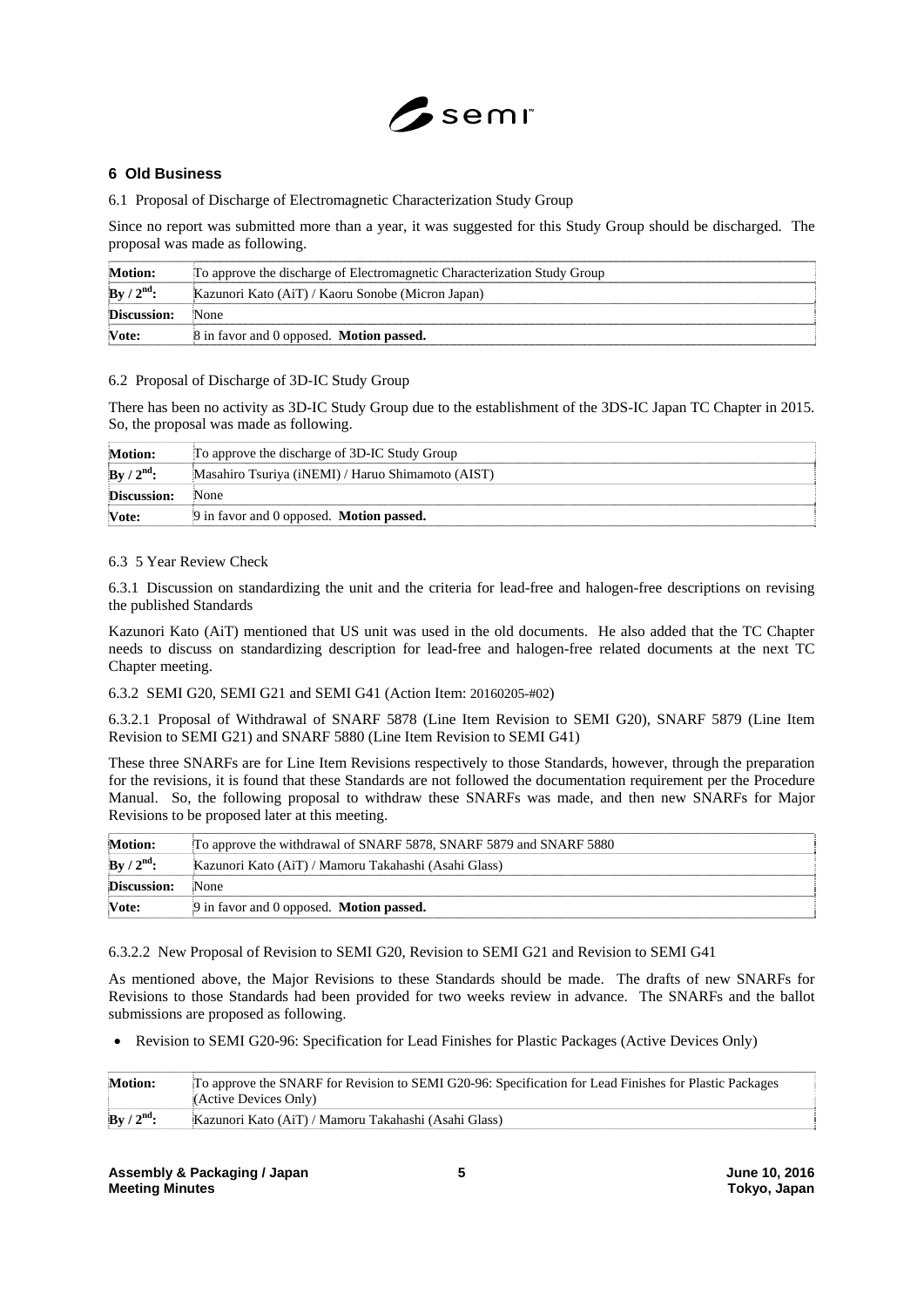

| Discussion:    | None                                                                                                                                                         |  |
|----------------|--------------------------------------------------------------------------------------------------------------------------------------------------------------|--|
| Vote:          | 8 in favor and 0 opposed. 1 abstains. <b>Motion passed.</b>                                                                                                  |  |
| <b>Motion:</b> | To approve the submission of the ballot (Revision to SEMI G20-96: Specification for Lead Finishes for Plastic<br>Packages (Active Devices Only)) for Cycle 6 |  |
| By / $2nd$ :   | Kazunori Kato (AiT) / Haruo Shimamoto (AIST)                                                                                                                 |  |
| Discussion:    | None                                                                                                                                                         |  |
| Vote:          | 9 in favor and 0 opposed. 1 abstains. <b>Motion passed.</b>                                                                                                  |  |

Revision to SEMI G21-94: Specification for Plating Integrated Circuit Leadframes

| Motion:        | To approve the SNARF for Revision to SEMI G21-94: Specification for Plating Integrated Circuit Leadframes                                 |  |
|----------------|-------------------------------------------------------------------------------------------------------------------------------------------|--|
| $By / 2nd$ :   | Kazunori Kato (AiT) / Mamoru Takahashi (Asahi Glass)                                                                                      |  |
| Discussion:    | None                                                                                                                                      |  |
| Vote:          | 8 in favor and 0 opposed. 1 abstains. <b>Motion passed.</b>                                                                               |  |
|                |                                                                                                                                           |  |
| <b>Motion:</b> | To approve the submission of the ballot (Revision to SEMI G21-94: Specification for Plating Integrated Circuit<br>Leadframes) for Cycle 6 |  |
| $By / 2nd$ :   | Kazunori Kato (AiT) / Haruo Shimamoto (AIST)                                                                                              |  |
| Discussion:    | None                                                                                                                                      |  |
| Vote:          | 9 in favor and 0 opposed. 1 abstains. <b>Motion passed.</b>                                                                               |  |

## Revision to SEMI G41-87: Specification for Dual Strip SOIC Leadframe

| Motion:                         | To approve the SNARF for Revision to SEMI G41-87: Specification for Dual Strip SOIC Leadframe                                 |  |
|---------------------------------|-------------------------------------------------------------------------------------------------------------------------------|--|
| $\mathbf{By}/2^{\mathrm{nd}}$ : | Kazunori Kato (AiT) / Mamoru Takahashi (Asahi Glass)                                                                          |  |
| <b>Discussion:</b>              | None                                                                                                                          |  |
| Vote:                           | 8 in favor and 0 opposed. 1 abstains. <b>Motion passed.</b>                                                                   |  |
|                                 |                                                                                                                               |  |
| Motion:                         | To approve the submission of the ballot (Revision to SEMI G41-87: Specification for Dual Strip SOIC<br>Leadframe) for Cycle 6 |  |
| By / $2^{\text{nd}}$ :          | Kazunori Kato (AiT) / Haruo Shimamoto (AIST)                                                                                  |  |
| Discussion:                     | None                                                                                                                          |  |
| Vote:                           | 9 in favor and 0 opposed. 1 abstains. <b>Motion passed.</b>                                                                   |  |

#### 6.3.3 SEMI G31, SEMI G45 and SEMI G49 (Action Item: 20160205-#03)

The following three Standards do not require the major changes for technical contents. However, they shall be revised as major revision in order to meet the documentation requirement per Procedure Manual. The drafts of SNARFs will be prepared and distributed for two weeks review, and then will be proposed at the next Japan TC Chapter meeting.

- SEMI G31-0997: Test Method for Determining the Abrasive Characteristics of Molding Compounds
- SEMI G45-93: Recommended Practice for Flash Characteristics of Thermosetting Molding Compounds
- SEMI G49-93: Specification for Plastic Molding Preforms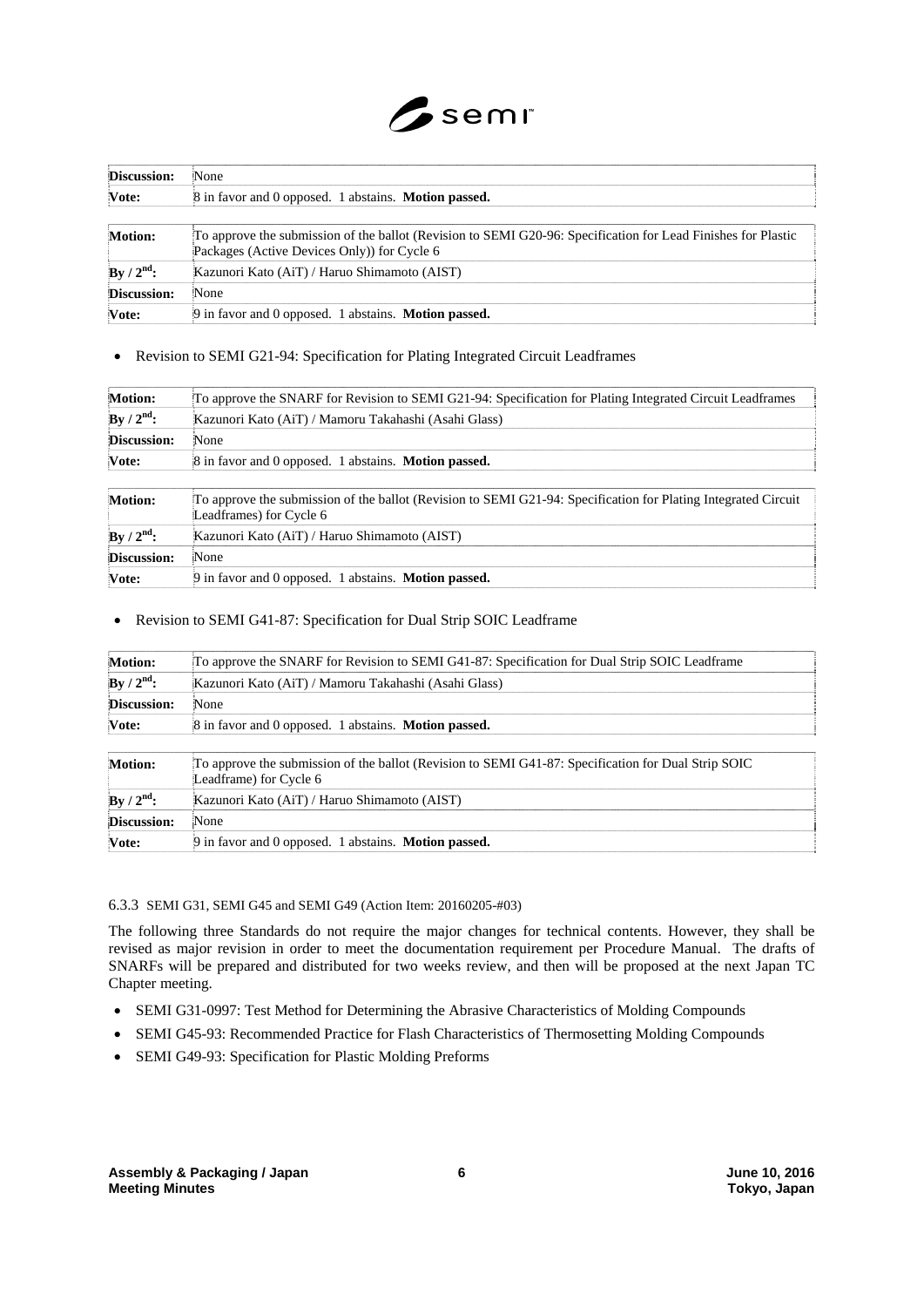

6.3.4 Others

6.3.4.1 SEMI G44-94: Specification for Lead Finishes for Glass to Metal Seal Ceramic Packages (Active Devices Only)

Draft SNARF for Revision to SEMI G44-94 was distributed to the global TC members for two weeks review. However, the TC Chapter agreed to get this Standard inactive at this meeting as following.

| <b>Motion:</b> | To approve getting SEMI G44-94 inactive                |
|----------------|--------------------------------------------------------|
| By / $2nd$ :   | Masahiro Tsuriya (iNEMI) / Kaoru Sonobe (Micron Japan) |
| Discussion:    | None                                                   |
| <b>Note:</b>   | $\Theta$ in favor and 0 opposed. <b>Motion passed.</b> |

6.3.4.2 SEMI G76-0299 (Reapproved 0706): Specification for Polyimide-Based Adhesive Tape Used in Tape Carrier Packages (TCP)

SEMI G76-0299 (Reapproved 0706) was further discussed through the emails and Masahiro Tsuriya (iNEMI) proposed it for reapproval. The draft SNARF was prepared by SEMI Staff and GCS voting for approval was requested later.

6.3.5 Review of Documents published in 2011

6.3.5.1 SEMI G86-0303 (Reapproved 0811): Test Method for Measurement of Chip (Die) Strength by Mean of 3- Point Bending

| <b>Motion:</b>                | To approve the SNARF for Line Item Revision to SEMI G86-0303 (Reapproved 0811): Test Method for<br>Measurement of Chip (Die) Strength by Mean of 3-Point Bending                                                                                                                                                                              |  |
|-------------------------------|-----------------------------------------------------------------------------------------------------------------------------------------------------------------------------------------------------------------------------------------------------------------------------------------------------------------------------------------------|--|
| $By / 2nd$ :                  | Haruo Shimamoto (AIST) / Kazunori Kato (AiT)                                                                                                                                                                                                                                                                                                  |  |
| <b>Discussion:</b>            | None                                                                                                                                                                                                                                                                                                                                          |  |
| Vote:                         | 9 in favor and 0 opposed. <b>Motion passed.</b>                                                                                                                                                                                                                                                                                               |  |
|                               |                                                                                                                                                                                                                                                                                                                                               |  |
| $\mathbf{a}$ and $\mathbf{a}$ | $\overline{a}$ and $\overline{a}$ in $\overline{a}$ in $\overline{a}$ in $\overline{a}$ in $\overline{a}$ in $\overline{a}$ and $\overline{a}$ in $\overline{a}$ in $\overline{a}$ in $\overline{a}$ in $\overline{a}$ in $\overline{a}$ in $\overline{a}$ in $\overline{a}$ in $\overline{a}$ in $\overline{a}$ in $\overline{a}$ in $\over$ |  |

The following proposals for Line Item Revision to SEMI G86 were made.

| <b>Motion:</b> | To approve the submission of ballot (Line Item Revision to SEMI G86-0303 (Reapproved 0811): Test Method<br>for Measurement of Chip (Die) Strength by Mean of 3-Point Bending) for Cycle 6 |  |
|----------------|-------------------------------------------------------------------------------------------------------------------------------------------------------------------------------------------|--|
| $By / 2nd$ :   | Haruo Shimamoto (AIST) / Kazunori Kato (AiT)                                                                                                                                              |  |
| Discussion:    | None                                                                                                                                                                                      |  |
| Vote:          | 9 in favor and 0 opposed. Motion passed.                                                                                                                                                  |  |

6.3.5.2 SEMI G88-0211: Specification for Tape Frame for 450 mm Wafer

The following proposals for Reapproval of SEMI G88 were made.

| Motion:            | To approve the SNARF for Reapproval of SEMI G88-0211: Specification for Tape Frame for 450 mm Wafer                             |  |
|--------------------|---------------------------------------------------------------------------------------------------------------------------------|--|
| $By / 2nd$ :       | Sumio Masuchi (DISCO) / Kiyotaka Chiba (Tokyo Seimitsu)                                                                         |  |
| <b>Discussion:</b> | None                                                                                                                            |  |
| Vote:              | 9 in favor and 0 opposed. <b>Motion passed.</b>                                                                                 |  |
|                    |                                                                                                                                 |  |
| <b>Motion:</b>     | To approve the submission of ballot (Reapproval of SEMI G88-0211: Specification for Tape Frame for 450 mm<br>Wafer) for Cycle 6 |  |
| $By / 2nd$ :       | Sumio Masuchi (DISCO) / Kiyotaka Chiba (Tokyo Seimitsu)                                                                         |  |
| Discussion:        | None                                                                                                                            |  |
| Vote:              | 9 in favor and 0 opposed. <b>Motion passed.</b>                                                                                 |  |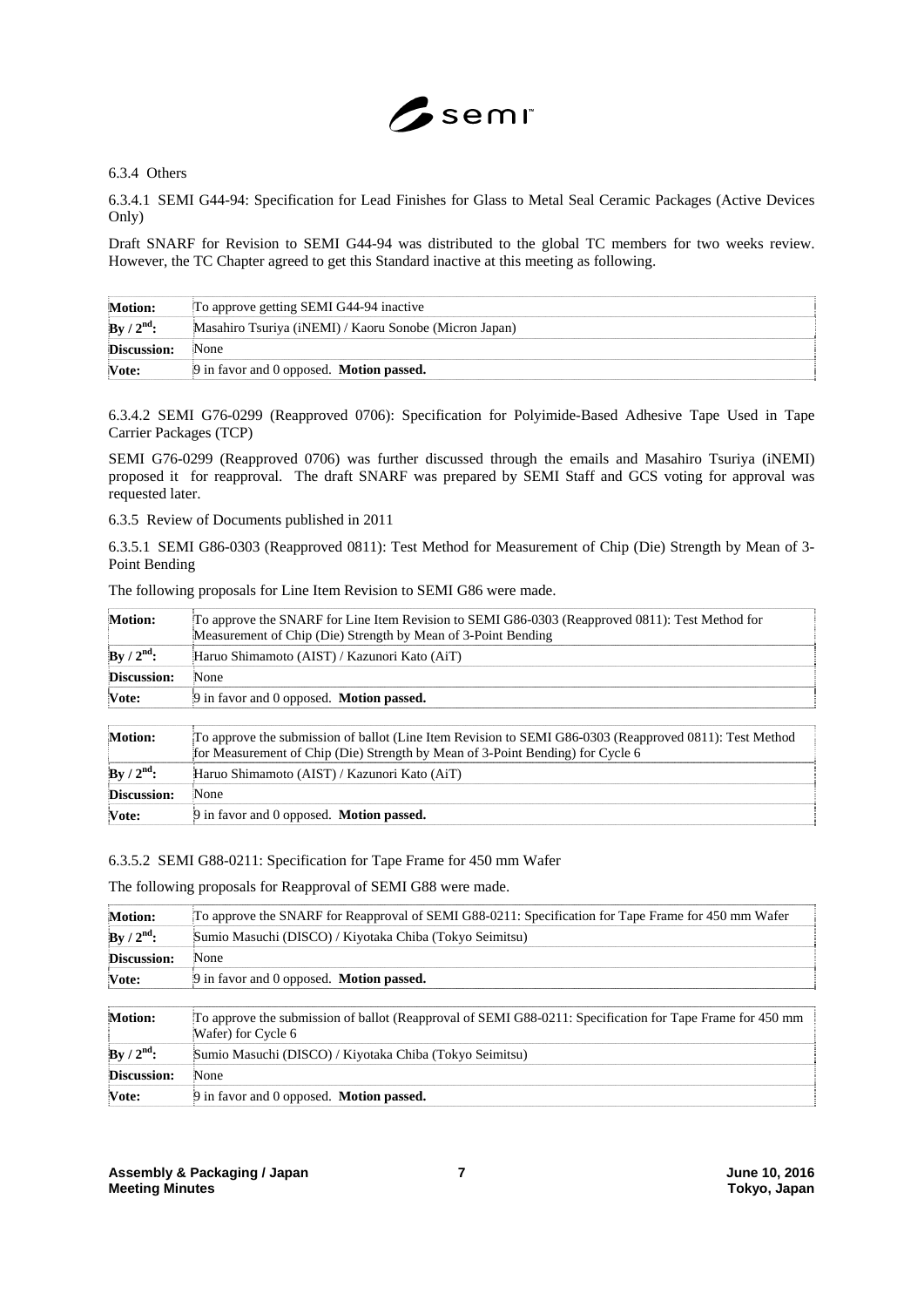

#### 6.3.5.3 The other documents published in 2011

There are many documents published in 2011 other than SEMI G86 and SEMI G88 and they should be reviewed for five years. The list for the applicable documents will be distributed to the members in advance for the discussion at the next TC Chapter meeting.

**Action Item:** 20160610-01, SEMI Staff to distribute the list of Standards published in 2011 to all the members who attended the TC Chapter meetings held for the last 12 months and also to Noboru Hayasaka (TOWA CORPORATION) **Action Item:** 20160610-02, Kazunori Kato (AiT) and Masahiro Tsuriya (iNEMI) to decide who review which document

Action Item: 20160610-03, the members requested to reply if they receive the requests to review the documents

#### 6.4 SNARF Project Period Check

Currently, there are two SNARFs by the Assembly & Packaging Japan TC Chapter. The TC Chapter recognized the approval date as following.

- Doc. 5881: Reapproval of SEMI G83-0912: Specification for Bar Code Marking of Product Packages was initially approved on May 11, 2015.
- Doc. 5836: New Standard: Test Method for Adhesive Strength for Adhesive Tray Used for Thin Chip Handling was initially approved on January 20, 2015.

So, there was no SNARF that three year passed since its initial approval.

#### **7 New Business**

7.1 SEMI G97-0116: Specification for Adhesive Tray Used for Thin Chip Handling

The following proposals for Line Item Revision to SEMI G97 were made.

| <b>Motion:</b>     | To approve the SNARF for Line Item Revision to SEMI G97-0116: Specification for Adhesive Tray Used for<br>Thin Chip Handling                              |  |
|--------------------|-----------------------------------------------------------------------------------------------------------------------------------------------------------|--|
| $By / 2nd$ :       | Hideki Suzuki (Shin-Etsu Polymer) / Haruo Shimamoto (AIST)                                                                                                |  |
| <b>Discussion:</b> | None                                                                                                                                                      |  |
| Vote:              | 9 in favor and 0 opposed. <b>Motion passed.</b>                                                                                                           |  |
|                    |                                                                                                                                                           |  |
| <b>Motion:</b>     | To approve the submission of the ballot (Line Item Revision to SEMI G97-0116: Specification for Adhesive Tray<br>Used for Thin Chip Handling) for Cycle 6 |  |
| $By / 2nd$ :       | Hideki Suzuki (Shin-Etsu Polymer) / Haruo Shimamoto (AIST)                                                                                                |  |
| Discussion:        | None                                                                                                                                                      |  |
| Vote:              | 9 in favor and 0 opposed. <b>Motion passed.</b>                                                                                                           |  |

7.2 Doc. 5881: Reapproval of SEMI G83-0912: Specification for Bar Code Marking of Product Packages

The following Proposal for ballot submission was made.

| <b>Motion:</b> | To approve the submission of the ballot (#5881: Reapproval of SEMI G83-0912) for Cycle 6 |  |
|----------------|------------------------------------------------------------------------------------------|--|
| $By / 2nd$ :   | Kazunori Kato (AiT) / Nobuhiro Shinozuka (Shin-Etsu Polymer)                             |  |
| Discussion:    | None                                                                                     |  |
| Vote:          | 9 in favor and 0 opposed. <b>Motion passed.</b>                                          |  |

7.3 Discussion of the possibility of standardization for power devices

This topic will be discussed at the next meeting.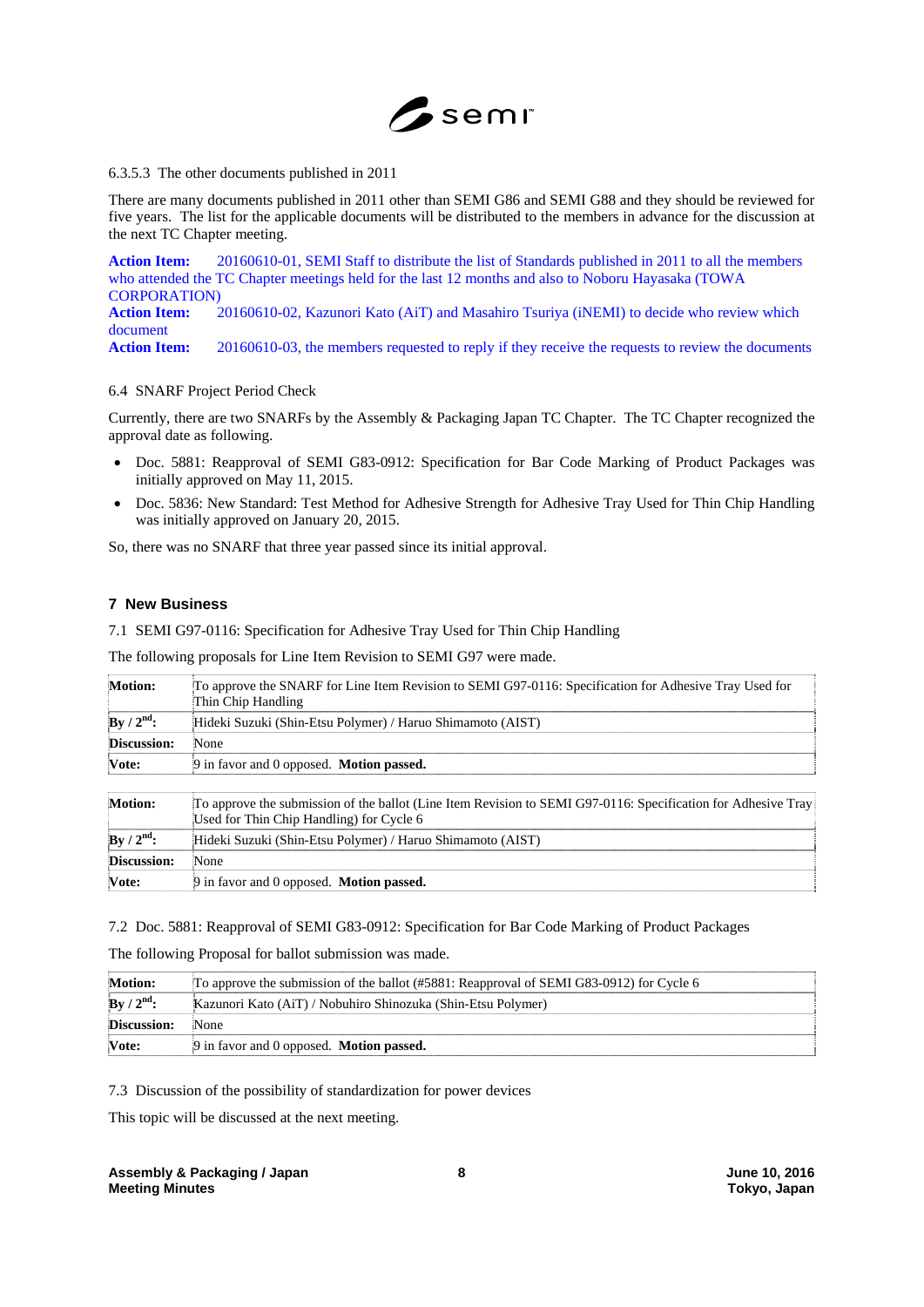

## **8 Action Item Review**

8.1 *Open Action Items*

There was no open action item.

8.2 *New Action Items*

Chie Yanagisawa (SEMI Japan) reviewed the new action items. They are listed on the Table 6 above.

# **9 Next Meeting and Adjournment**

The next meeting of the Assembly & Packaging Japan TC Chapter is scheduled for Tuesday, October 4, 2016, 3:30 p.m. – 5:30 p.m. at Japan Standards Fall Meetings at SEMI Japan office in Tokyo, Japan.

\*Later date, the next meeting was rescheduled for Tuesday, October 18, 2016, 3:30 p.m. – 5:30 p.m. at SEMI Japan office in Tokyo, Japan.